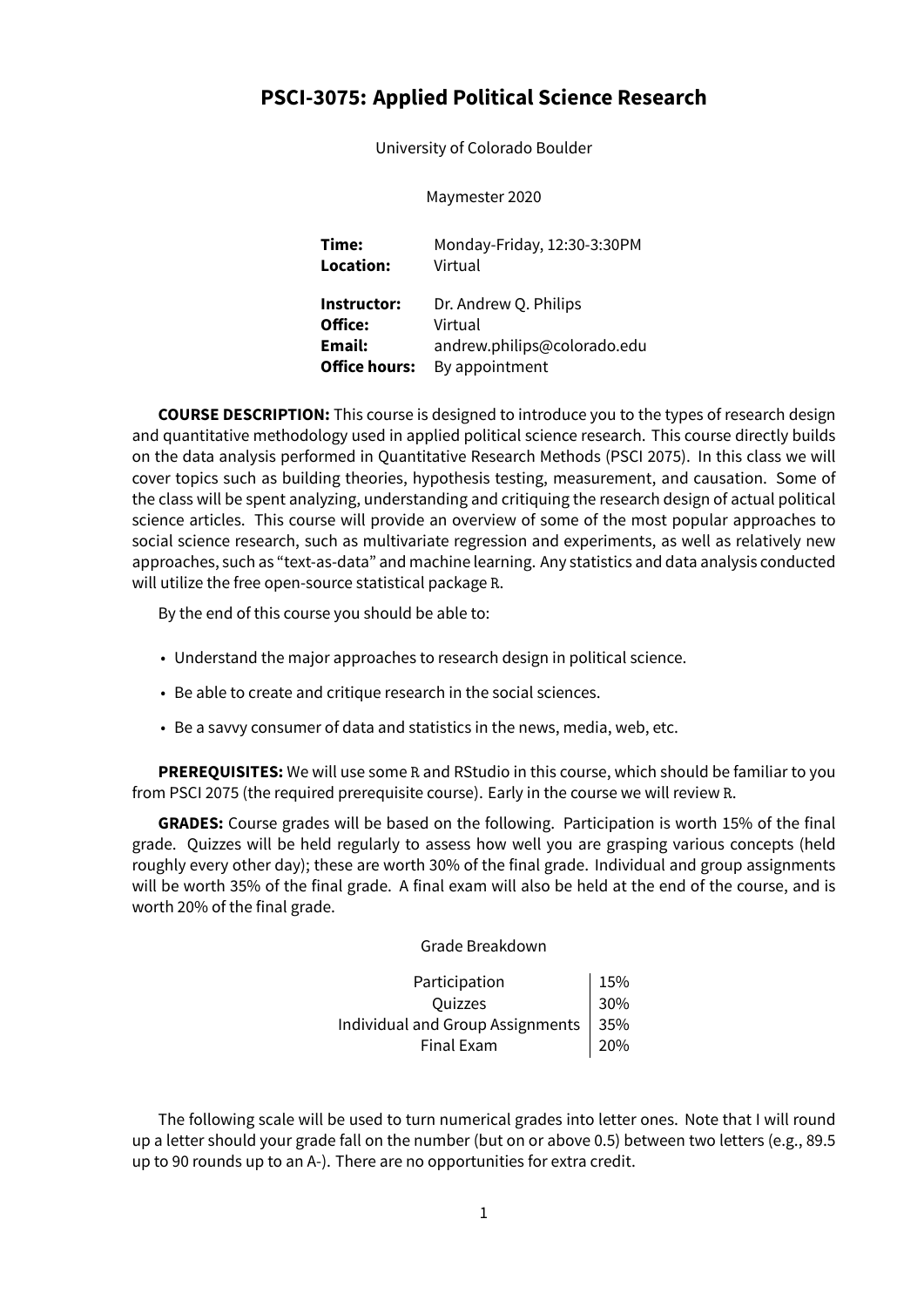| А   | 95-100 |  |
|-----|--------|--|
| А-  | 90-94  |  |
| B+  | 87-89  |  |
| B   | 84-86  |  |
| B-  | 80-83  |  |
| C+  | 77-79  |  |
| C   | 74-76  |  |
| C-  | 70-73  |  |
| D+  | 67-69  |  |
| D   | 64-66  |  |
| כו- | 60-63  |  |
| F   | 0-59   |  |
|     |        |  |

Grade Scale

**Participation:** Participation is an integral component of undergraduate courses. Students are expected to come to every class *having already read the assigned readings for that day*, and should be prepared to discuss them. Some of the course material covers difficult topics, so please stop me if you have any questions.

**Class Format, Office Hours:** This course will be held daily over Zoom. Since this is a short course, we do not have formal office hours, but we can schedule a time to meet over Zoom. If you send me an email you can generally expect a response within 24 hours on business days. My email is: andrew.philips@colorado.edu.

**Attendance and Late Policy:** Attendance is a key component of succeeding as an undergraduate. Attendance is mandatory, with the exception of university-excused absences. This course is semi-asynchronous; if you cannot commit to the scheduled class time you can still take this course, although you will be expected to watch the lectures and complete any assignments due that day on your own.

Assignments are due on the day listed in the syllabus. Late assignments will be assessed a 10 point penalty per day (i.e., a paper scoring a 95 would receive an 85 if turned in one day late, 75 if two days,...). Assignments not turned in after 3 days will receive a score of zero.

**Required Texts:** There is one required text for this course. Any additional readings will be made available to you as needed. I will put all additional readings on the Canvas course website.

• Kellstedt, Paul and Guy D. Whitten. 2018. *The fundamentals of political science research*. Cambridge University Press.  $3^{rd}$  edition. ISBN: 1316642674.

Note that it is expected to read the day's required readings *before* coming to class.

**Tentative Schedule:** Below is the tentative ordering of topics for the semester. Note that this is subject to change (see the "Syllabus Changes" section)

# **Topic 1:**

Syllabus and course overview, how do we study politics, and what is a theory?

Required Readings:

• *The fundamentals of political science research* (henceforth FPSR), Chapters 1 and 2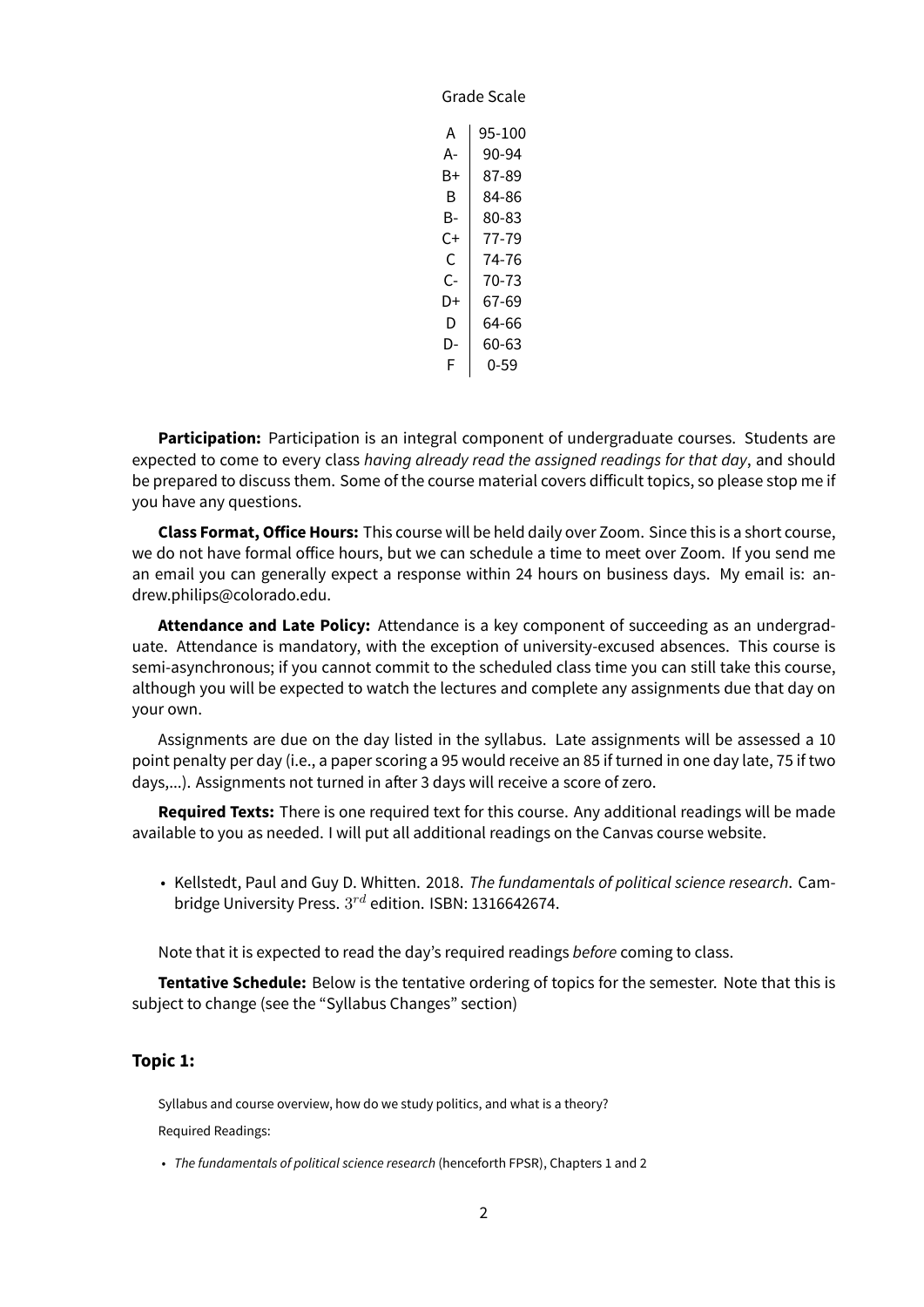# **Topic 2:**

Review of R, probability and statistics

Required Readings:

• FPSR Ch. 6

Suggested Readings:

- Venables, W. N., D. M. Smith, and the R Core Team. 2017. "An introduction to R."
- Philips, Andrew Q. 2017. "R: A brief introduction"

#### **Topic 3:**

Causality and the four causal hurdles, research design, and measurement

Required Readings:

- FPSR Ch. 3-5
- *The Economist*. "Is pregnancy in America much deadlier than in other rich countries?" Available at: https://www.economist.com/news/united-states/21725832-question-harder-answer-you-might-think-pregnancy-americamuch-deadlier.

Suggested Readings:

• [Geddes, Barbara. 1991. "How the cases you choose affect the answers you get: Selection bias in comparative poli](https://www.economist.com/news/united-states/21725832-question-harder-answer-you-might-think-pregnancy-america-much-deadlier)tics." *[Political A](https://www.economist.com/news/united-states/21725832-question-harder-answer-you-might-think-pregnancy-america-much-deadlier)nalysis* 2: 131-150.

# **Topic 4:**

Statistical significance and hypothesis testing

Required Readings:

- FPSR Ch. 7
- Gelman, Andrew and Hal Stern. 2006. "The difference between 'significant' and 'not significant' is not itself statistically significant." *The American Statistician* 60(4): 328-331.

Recommended Readings:

• *The Economist*. "Are results in top journals to be trusted?" Available at: https://www.economist.com/blogs/freeexchange/2016/01/fudging-hell.

# **Topic 5:**

Bivariate and multivariate regression and interpretation

Required Readings:

• FPSR Ch. 8 and 9

# **Topic 6:**

Regression diagnostics and violations of the regression assumptions Required Readings:

• FPSR Ch. 10 (pp. 232-244)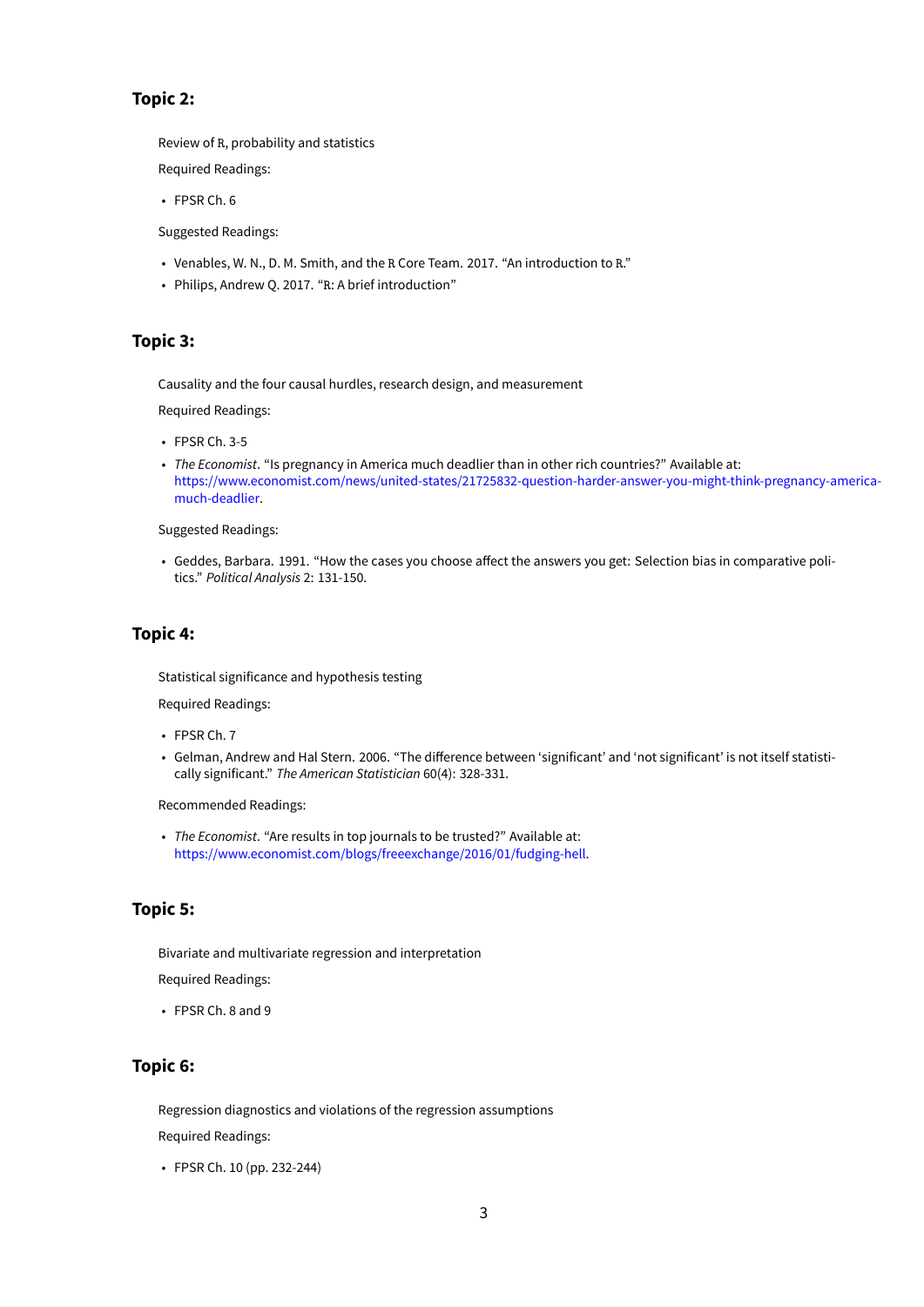# **Topic 7:**

Dichotomous and categorical variables and interactions.

Required Readings:

- FPSR Ch. 10 (pp. 220-229)
- Brambor, Thomas, William Roberts Clark and Matt Golder. 2006. "Understanding interaction models: Improving empirical analyses." *Political Analysis* 14: 63-82.

# **Topic 8:**

Limited dependent variables and the visual display of information.

Required Readings:

- FPSR Ch. 11 (pp. 247-254)
- Kastellec, Jonathan P. and Eduardo L. Leoni. 2007. "Using graphs instead of tables in political science." *Perspectives on Politics* 5(4):755-771.

Recommended Readings:

• *Skim:* Wickham, Hadley. 2010. "A layered grammar of graphics." *Journal of Computational and Graphical Statistics* 19(1):3-28.

#### **Topic 9:**

Datasets, cleaning and working with data

Required Readings:

• Herrera, Yoshiko and Devesh Kapur. 2007. "Improving data quality: Actors, incentives, and capabilities." *Political Analysis* 15(4): 365-386.

## **Topic 10:**

Writing a research paper

Required Readings:

- FPSR Ch. 12
- George Orwell, "Politics and the English Language"
- McCloskey, Donald. 1985. "Economical writing." *Economic Inquiry* 24(2): 187-222.
- *The Economist*. "Signifying nothing?" Available at: http://www.economist.com/node/2384590.

# **Topic 11:**

Time series and experiments

Required Readings:

- FPSR Ch 11 (pp. 256-272)
- Gerber, Alan S. and Donald P. Green. 2000. "The effects of canvassing, telephone calls, and direct mail on voter turnout: A field experiment." *American Political Science Review* 94(3): 653-663.

Recommended Readings: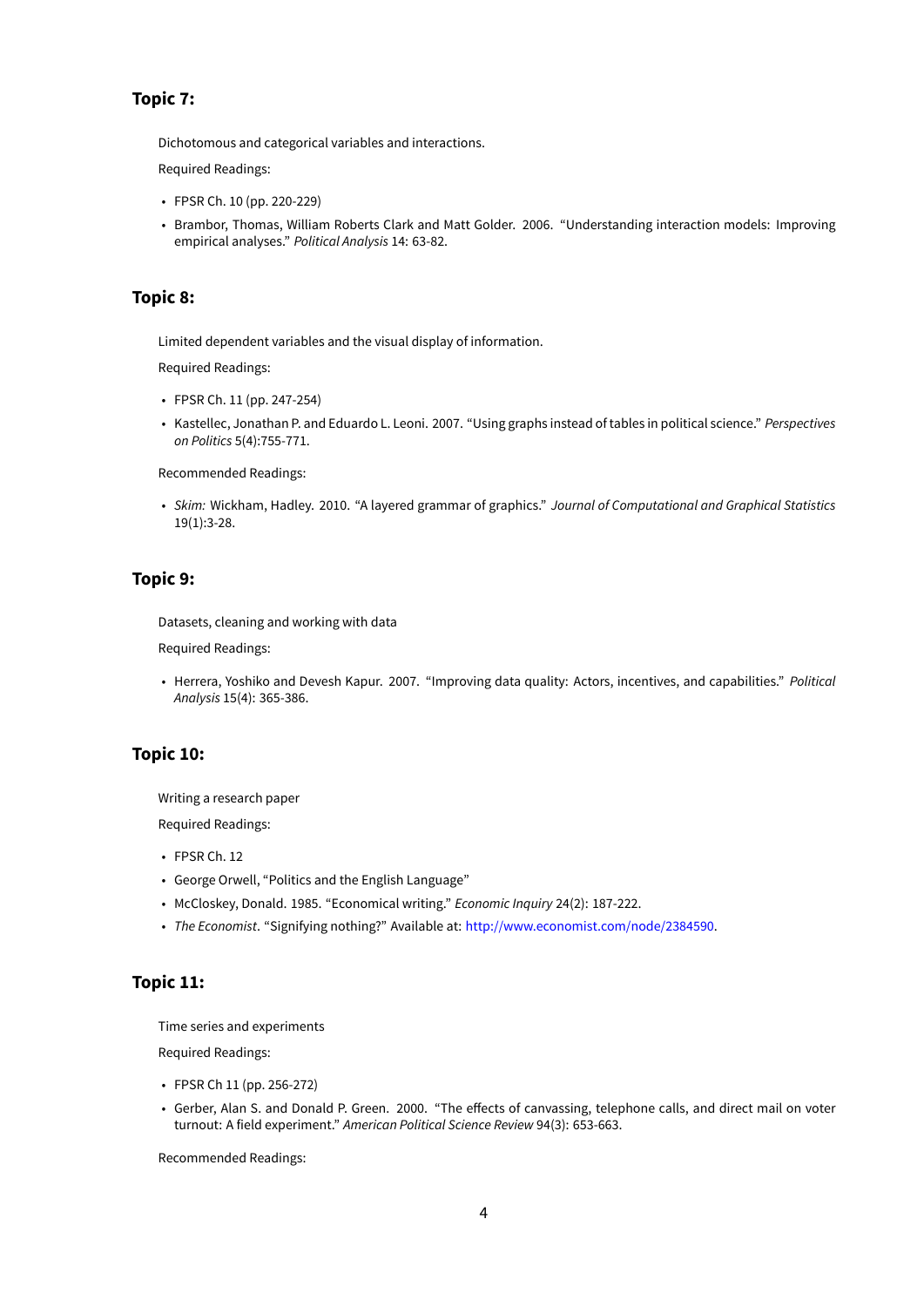- You may also want to browse through this free e-book on time series analysis in R: https://a-little-book-of-r-for-timeseries.readthedocs.io/en/latest/index.html
- Olken, Benjamin A. 2007. "Monitoring corruption: Evidencefrom afield experiment in Indonesia." *Journal of Political Economy* 115(2): 200-249.

# **Topic 12:**

Potential outcomes framework and causal inference

Required Readings:

- http://egap.org/methods-guides/10-things-you-need-know-about-causal-inference
- Angrist, Joshua D. 1990. "Lifetime earnings and the Vietnam era draft lottery: Evidence from Social Security administrative records." *The American Economic Review* 80(3): 313-336.

Su[ggested Readings:](http://egap.org/methods-guides/10-things-you-need-know-about-causal-inference)

• Stuart, Elizabeth A. 2010. "Matching methods for causal inference: A review and a look forward." *Statistical Science* 25(1): 1-21.

#### **Topic 13:**

Machine learning

Required Readings:

- Grimmer, Justin. 2015. "We are all social scientists now: How big data, machine learning, and causal inference work together" *PS*: 80-83.
- *The Economist.* "Of prediction and policy." Available athttps://www.economist.com/finance-and-economics/2016/08/20/ofprediction-and-policy

#### **Topic 14:**

Text-as-data

Required Readings:

• Monroe, Burt L., and Philip A. Schrodt. 2008 "Introduction to the special issue: The statistical analysis of political text." *Political Analysis* 16: 351-355.

#### **STATEMENT ABOUT STUDENTS WITH DISABILITIES**

To best accommodate students who may require alternative services, it is crucial that you contact me *early in the semester* if you need such accommodations (i.e., within the first two days).

#### **SYLLABUS CHANGES**

I reserve the right to make changes to the syllabus during the course of the semester as needed and will make the most updated copy available to you and announce said changes during class.

**Last updated**: May 9, 2020